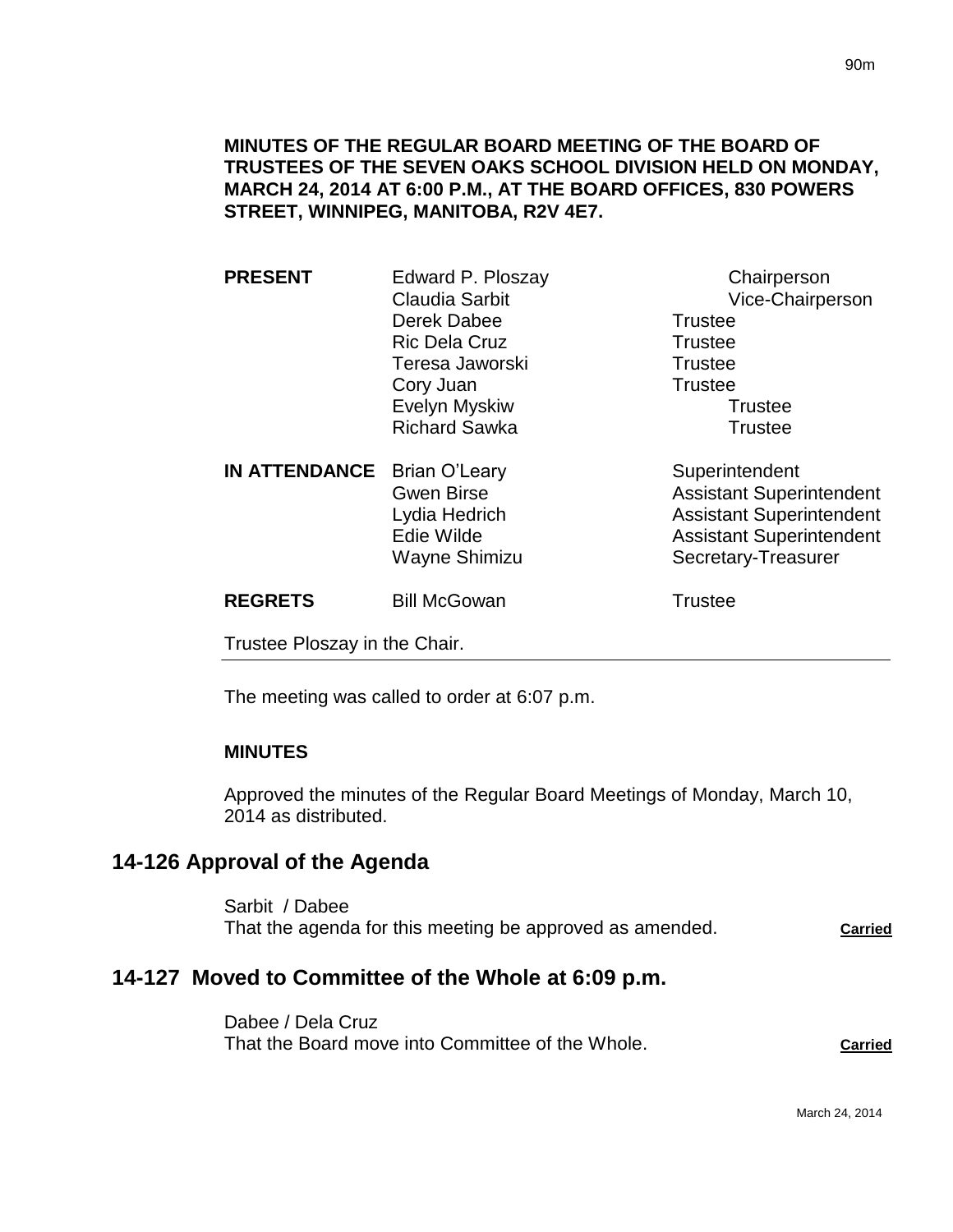# **OFFICERS' REPORT**

**Trustee Sawka reported on developments arising from collective bargaining.** 

# **14-128 SOTA Negotiations**

#### Sawka / Myskiw

Approved that the Secretary-Treasurer reply to SOTA's request to begin negotiations with the Board. **Carried Carried** 

 Trustee Juan reported on the Manitoba School Boards Association Annual General Meeting.

# **SUPERINTENDENTS' REPORT**

The following matters were received as information:

**Personnel Matters.** 

# **SPECIAL ORDERS**

**6:30 p.m. CUPE Local 949 – Appeal Hearing, Step 5 of the Grievance Policy** Kelly Sebastyanko, CUPE 949 President Liz Carlyle, CUPE National Representative

# **14-129 CUPE Local 949 Grievance**

Juan / Sawka

Approved that the Board uphold the decision of the Superintendent with regard to CUPE Local 949 Grievance #004-13. **Carried**

Trustee Ploszay in the Chair.

## **CONSENT AGENDA**

# **14-130 Consent Agenda**

Jaworski / Juan That the Consent Agenda be approved. **Carried**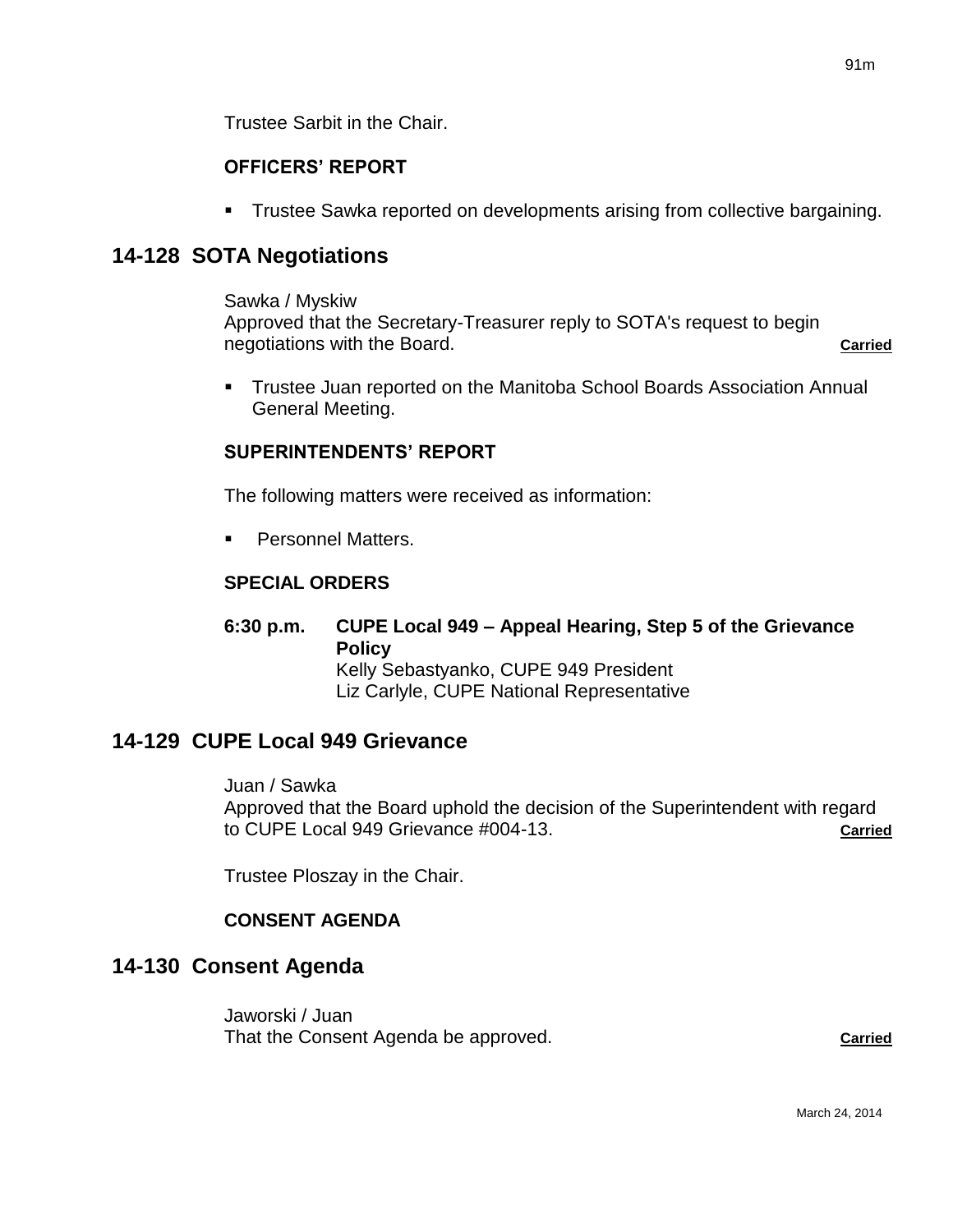## Bockstael Construction Certificate of Payment No. 8

That Certificate of Payment No. 8 for the Maples Collegiate Commons addition in the amount of \$281,903.91 be paid to Bockstael Construction.

# Statutory Holdback on Bockstael Construction Certificate of Payment No. 8

That the Statutory Holdback on Certificate of Payment No. 8 for the Maples Collegiate Commons addition in the amount of \$21,768.64 be paid to the Seven Oaks School Division/Bockstael 449 Maples Commons account.

# Bockstael Construction Certificate of Payment No. 10R1

That Certificate of Payment No. 10R1 for the new Amber Trails School project in the amount of \$498,275.77 be paid to Bockstael Construction.

## Statutory Holdback on Bockstael Construction Certificate of Payment No. 10R1

That the Statutory Holdback on Certificate of Payment No. 10R1 for the new Amber Trails School project in the amount of \$38,476.89 be paid to the Seven Oaks School Division/Bockstael Construction account.

## Number Ten Architectural Group Invoice No. 13013

That Invoice No. 13013 for the Maples Collegiate Commons addition in the amount of \$7,987.57 be paid to Number Ten Architectural Group.

## Number Ten Architectural Group Invoice No. 13032

That Invoice No. 13032 for the Elwick Elevator/Grooming Room project in the amount of \$4,526.33 be paid to Number Ten Architectural Group.

## Number Ten Architectural Group Invoice No. 13033

That Invoice No. 13033 for the Edmund Partridge Elevator/Grooming Room project in the amount of \$1,062.98 be paid to Number Ten Architectural Group.

## QCA Building Envelope Ltd. Invoice No. 416

That Invoice No. 416 for the new Amber Trails School project in the amount of

\$1,459.50 be paid to QCA Building Envelope Ltd.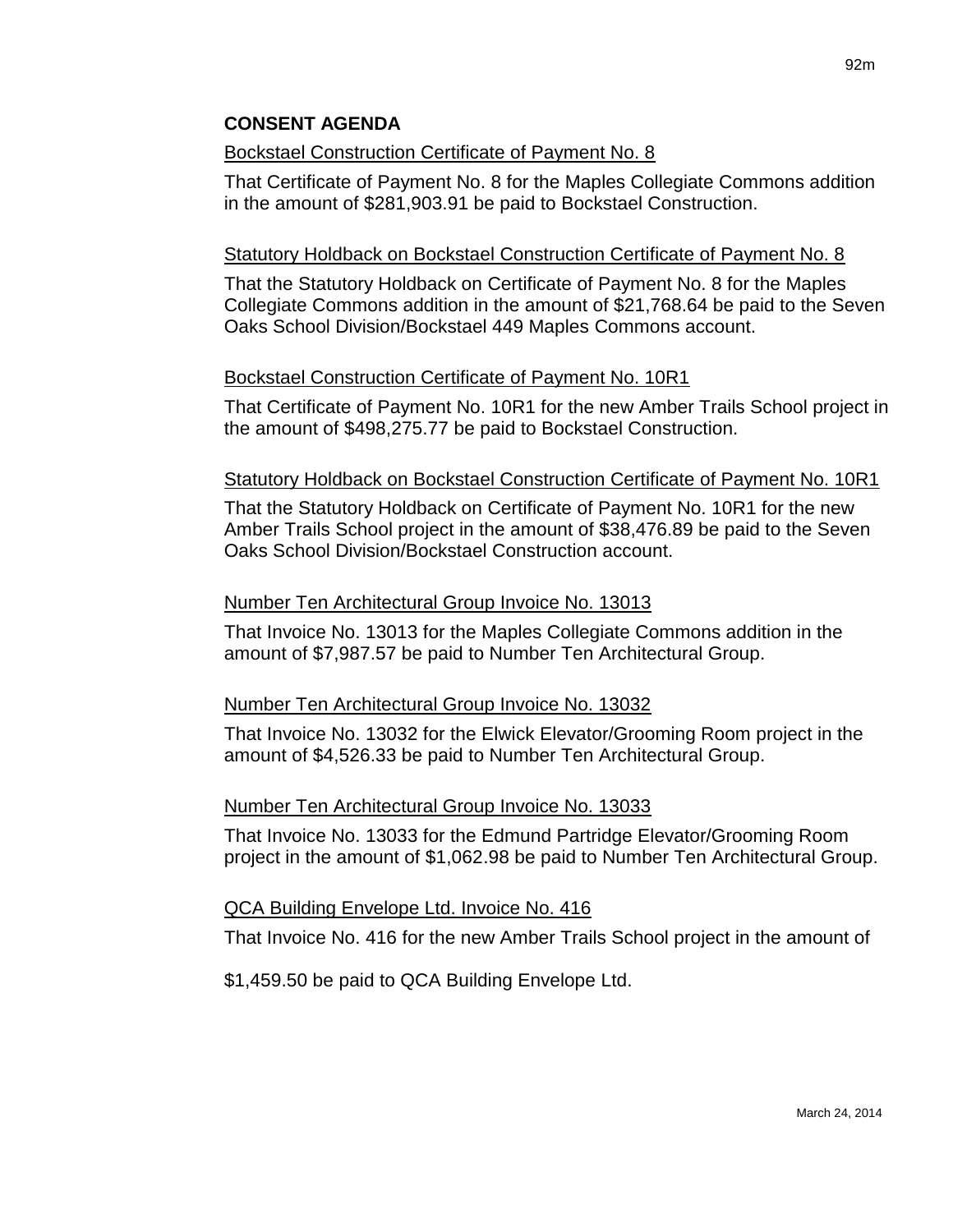# **14-131 Policy GBBAB – Professional Personnel Qualifications and Duties Student Services Coordinator**

Jaworski / Dabee

Approved that revised Policy GBBAB - Professional Personnel Qualifications and Duties Student Services be included in the Policy Manual.

**Carried**

# **14-132 Policy DJDD – Corporate Credit Card Policy**

Jaworski / Sawka Approved that revised Policy DJDD - Corporate Credit Card Policy be included in the Policy Manual. **Carried**

# **14-133 Policy BCABE – Electronic Meetings**

Dabee / Dela Cruz Approved that Policy BCABE - Electronic Meetings be included in the Policy Manual. **Carried**

Trustee Dabee updated the Board on the status of the Equity Policy.

# **NEW BUSINESS**

# **14-134 Letter of Appreciation**

Sarbit / Dela Cruz

Approved that the Board write a letter of appreciation to Jon Young and Brian O'Leary for their response to the Winnipeg Free Press Editorial on School Boards ability to raise taxes. **Carried Carried** 

# **CONFERENCE REPORTS**

Peter Obendoerfer, Principal, Elwick Community School. Learning and the Brain - Teaching Self-Aware Minds, February 12 to 15, 2014 - San Francisco, California.

# **CORRESPONDENCE**

- James Allum, Minister of Education. Manitoba's Celebration of Excellence in Teaching - Minister's Awards.
- **Interlake School Division. Appointment of Wayne Davies to the position of** Assistant Superintendent.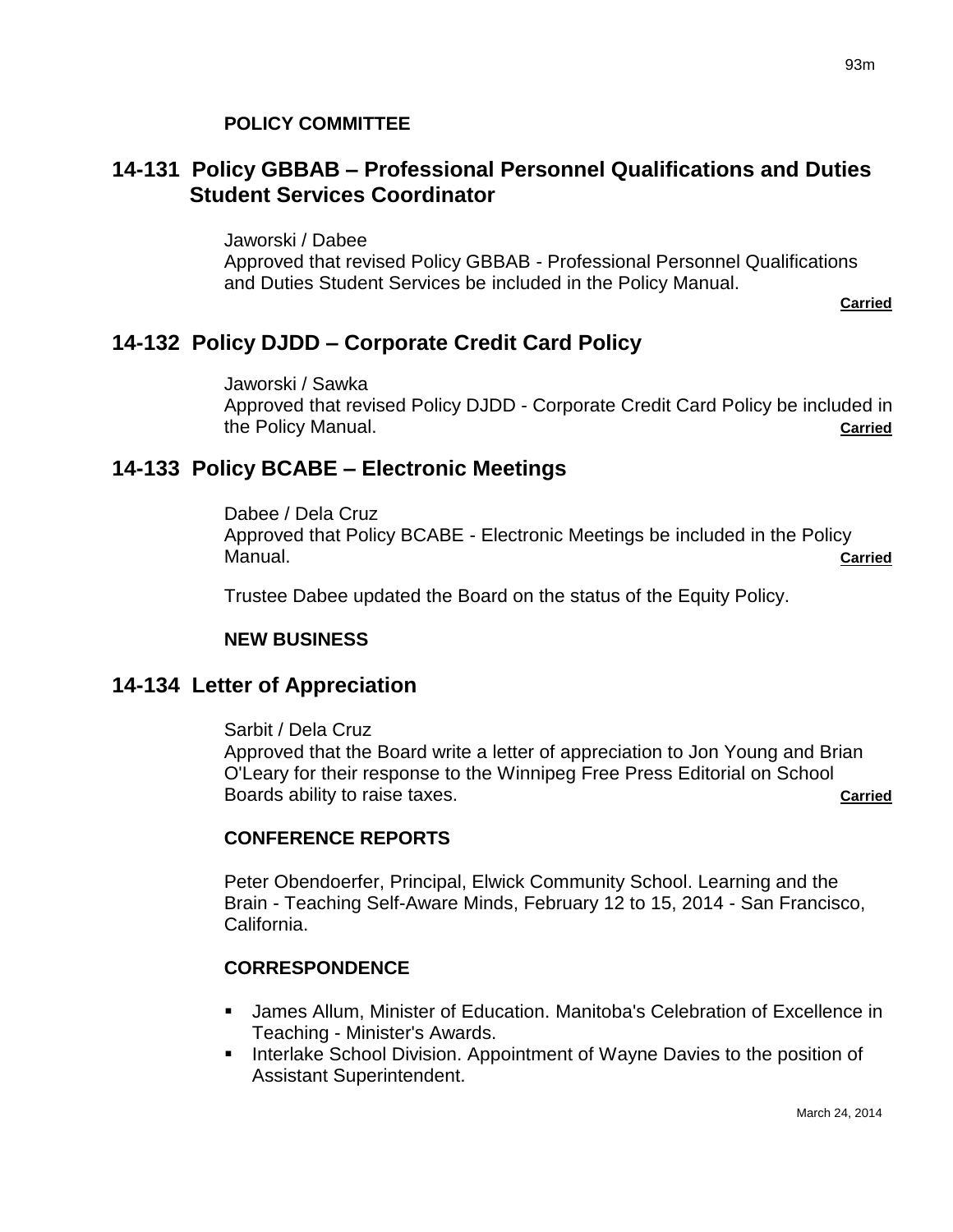- Floyd Martens, President, Manitoba School Boards Association. Response regarding the composition of the Ad Hoc committee to Brandon School Division.
- MERNcrc Winter 2014 Newsletter.
- Manitoba Education and Advanced Learning. *My Child in School* website.
- **Barb Warrack, Chair, We Speak Music JUNO Education Committee.** Congratulating Maples Sugar for their recent performance at the Wise Voices Conference sponsored by the Coalition for Music in Canada.
- **Province of Manitoba Budget 2014. Manitoba News Release: Budget 2014:** Province Announces Funding for 21 New and Expanded Classrooms to Support Smaller Class Sizes.
- **Province Of Manitoba Budget 2014. Manitoba News Release: Budget 2014:** Province Providing New Funding For Career Development, Skills Training In High Schools.
- MSBA Certificate of Appreciation. For reducing costs to parents and sharing ideas through 2014 Premier Award for School Board Innovation Showcase.

# **14-135 Moved to Committee of the Whole at 8:08 p.m.**

Juan / Dabee That the Board move into Committee of the Whole. **Carried**

Trustee Sarbit in the Chair.

*Superintendent Brian O'Leary here leaves the meeting.*

## **SUPERINTENDENTS' PERSONNEL REPORT**

#### ADMINISTRATIVE APPOINTMENTS

Blair Peppler was confirmed as Principal, Maples Collegiate effective September 2, 2014.

Lorelei Bunkowsky was appointed to the position of Principal, Amber Trails Community School effective April 7, 2014.

Anna Mangano was appointed to the position of Principal, A. E. Wright Community School effective April 7, 2014.

Howard Kowalchuk was appointed to the position of Principal, West Kildonan Collegiate effective September 2, 2014.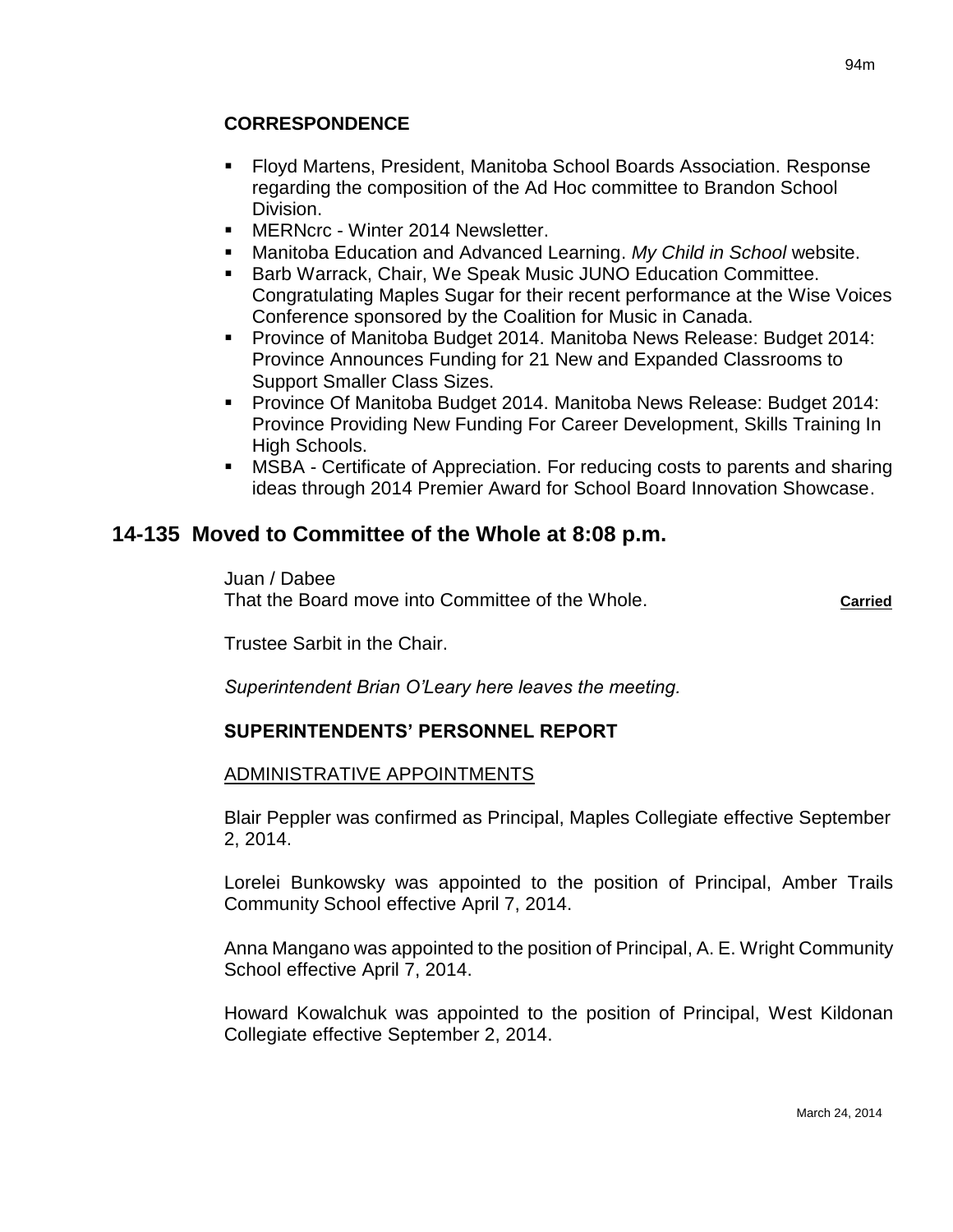#### **SUPERINTENDENTS' PERSONNEL REPORT**

Kirk Baldwin was appointed to the position of Principal, École Seven Oaks Middle School effective September 2, 2014.

David Ingram was appointed to the position of Principal, Forest Park School effective April 7, 2014.

Cathy Horbas was appointed to the position of Principal, H. C. Avery School effective September 2, 2014.

*Superintendent Brian O'Leary here returns to the meeting.*

#### TEACHER APPOINTMENTS

The following were appointed to full-time (1.00) Teacher General (permanent) teaching contracts effective March 24, 2014:

Aneil Bahadoosingh Mark Behrendt Barbara Bottle Amber Brown Karl Campbell Sereen Conner Kira Crilly Lisa Dasiewicz Mike Galenda Michelle Giesbrecht Anthony Greco Larisa Kaiser Daniel Kammerlock

Carly Korsunsky Carmelle Kozak Carrie Lundy Kiersten Neufeld Paramjeet Ranouta Amanda Rivers Jason Robillard Earl Skead Julie Springer Bernadine Thompson Breanne Treyturik Dustin Unrau

The following were appointed to full-time (1.00) Limited Teacher-General (term) contracts effective September 2, 2014 to June 30, 2015:

| Daniel Bruneau     | <b>Blake Ilchyna</b>     |
|--------------------|--------------------------|
| Ryan Cook          | <b>Sheri Mota</b>        |
| Zoe Cressman       | Sara Murray              |
| Jacqueline Friesen | <b>Brittany Pastrick</b> |
| Jessica Forsman    | Laurie Turnbull          |
| <b>Nick Gaudry</b> | Melanie Wright           |

Asifa Bokhari was appointed to a full-time (1.00) Limited Teacher-General (term) contract effective May 9, 2014 to June 27, 2014.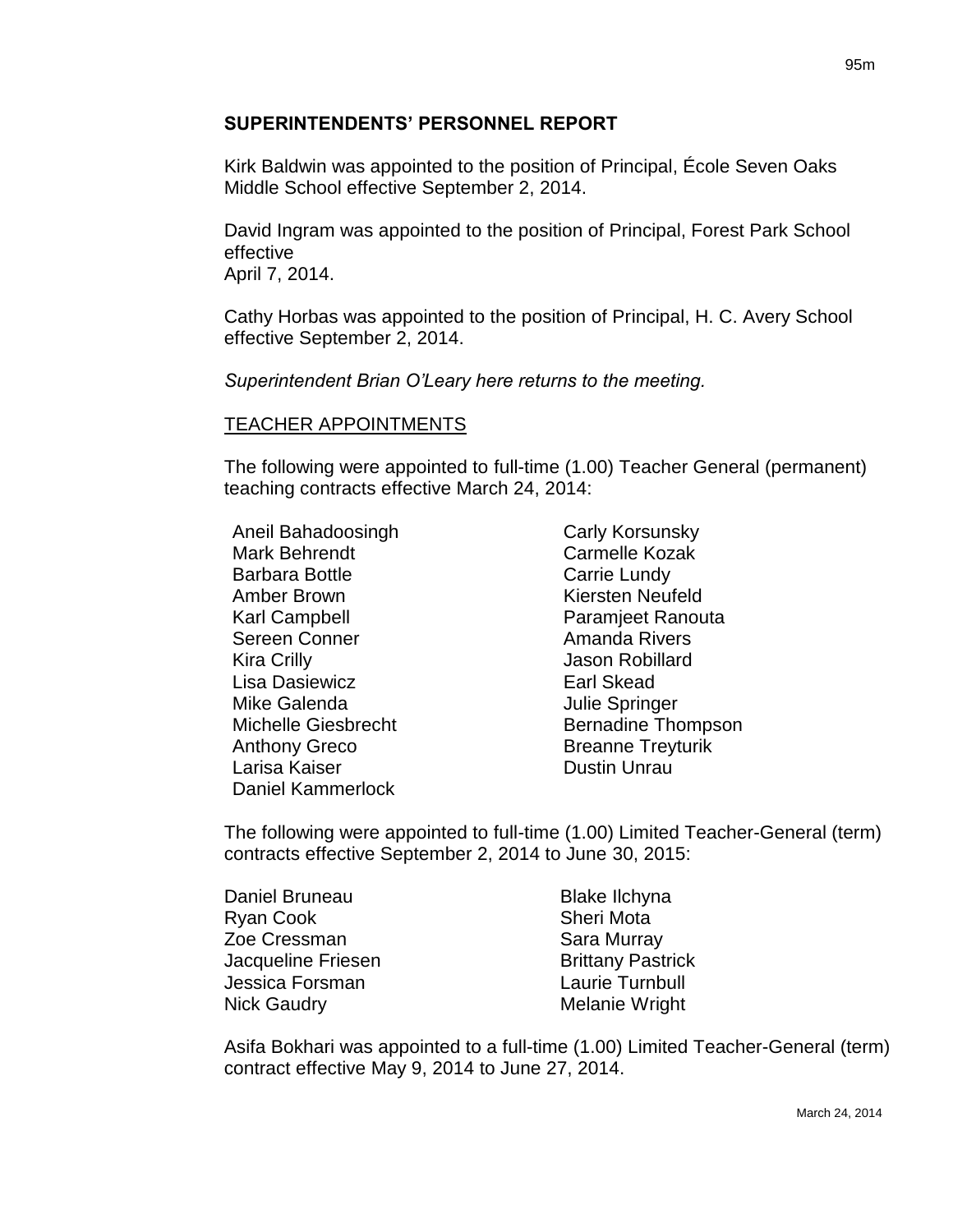#### **SUPERINTENDENTS' PERSONNEL REPORT**

Alanna De Luca was appointed to a full-time (1.00) Limited Teacher-General (term) contract effective May 12, 2014 to June 27, 2014.

Jessica Forsman was appointed to a full-time (1.00) Limited Teacher-General (term) contract effective May 26, 2014 to June 27, 2014.

Ida Hawrylyshen was appointed to a part-time (.50) Limited Teacher-General (term) contract effective April 10, 2014 to June 27, 2014.

Marisol Manangan was appointed to a full-time (1.00) Limited Teacher-General (term) contract effective March 3, 2014 to May 9, 2014.

Shabnam Siddiqui was appointed to a full-time (1.00) Limited Teacher-General (term) contract effective February 13, 2014 to March 13, 2014.

## SUBSTITUTE TEACHER APPOINTMENT

Natalie Trudeau was appointed to a Substitute Teacher contract effective the 2013- 2014 school year.

## TEACHER MATERNITY AND PARENTAL LEAVES

Krista Ballantyne was granted maternity and parental leave effective March 14, 2014 to April 5, 2015.

Raylin Kirsch was granted maternity and parental leave effective June 5, 2014 to June 30, 2015.

## TEACHER LEAVE OF ABSENCES

Raylin Kirsch was granted a leave of absence, full-time (1.00), without pay, effective July 1, 2015 to June 30, 2016.

Mary Robertson was granted a leave of absence, full-time (1.00), without pay, effective September 2, 2014 to June 30, 2015.

# EDUCATIONAL ASSISTANT LEAVE OF ABSENCES

Sandra Longley was granted a leave of absence, part-time (3.25 hours per day), without pay, effective September 2, 2014 to June 30, 2015.

Kyle McCartney was granted a leave of absence, full-time (6.5 hours per day), without pay, effective May 3, 2014 to March 14, 2015.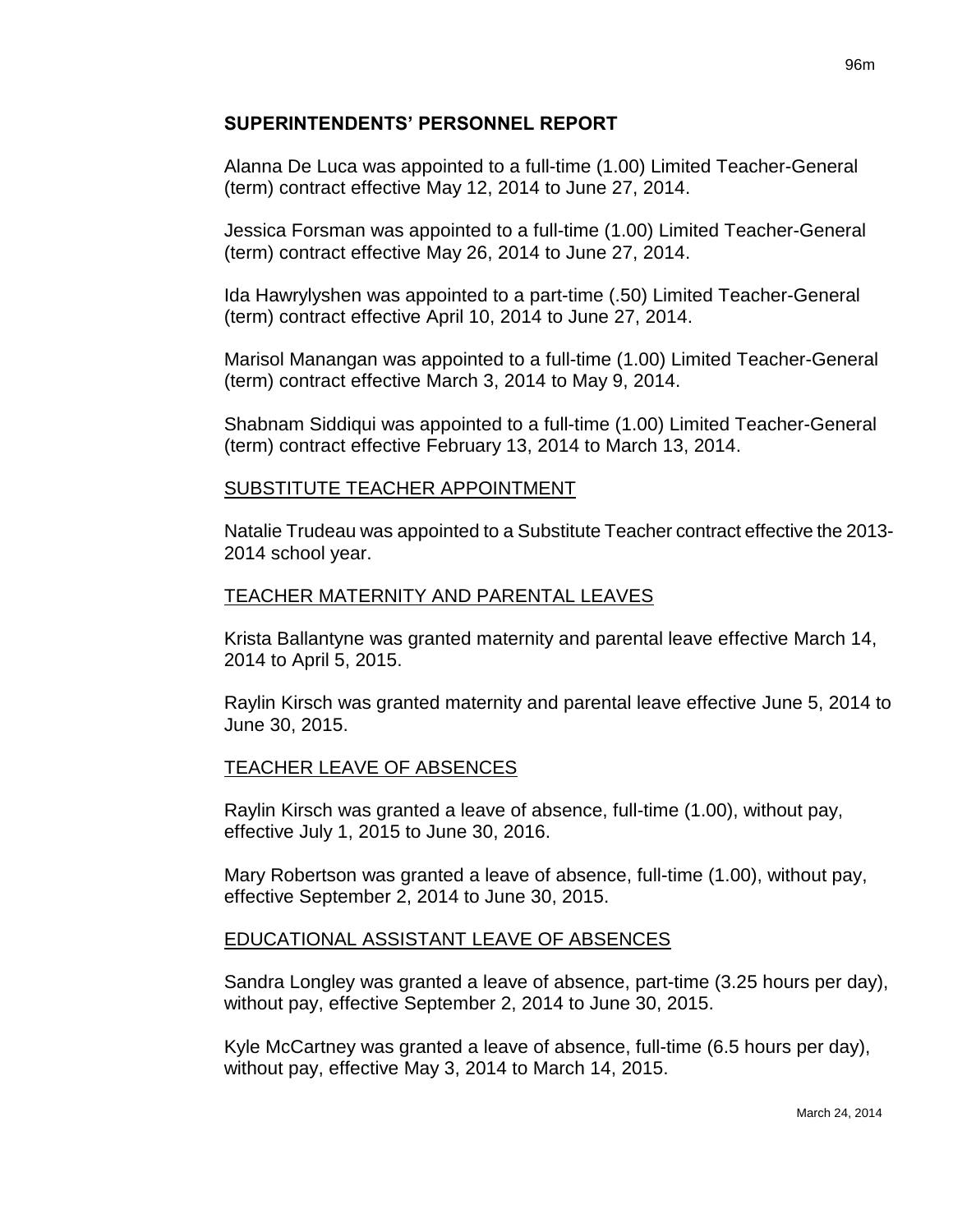#### **SUPERINTENDENTS' PERSONNEL REPORT**

#### CUSTODIAN APPOINTMENT

Francisco Javier was appointed to the position of custodian, full-time, (8 hours per day) effective March 24, 2014.

#### BUS DRIVER APPOINTMENT

Brian Hogue was appointed to the position of bus driver, part-time, (4 hours per day) effective February 18, 2014.

#### CUSTODIAN RETIREMENT

John Fitch gave notice of intent to retire effective April 4, 2014.

#### **SUPERINTENDENTS' REPORT**

The following matters were received as information:

- 2013-2014 Divisional Plan Update deferred to April 14, 2014 meeting.
- 630 / 640 Jefferson Avenue Purchase Update.
- MSBA Convention Update.
- **Neeting with Ross Eadie.**
- MSBA AGM Board Chairs Meeting with the Minister Update.
- TJ's Gift Foundation.

# **14-136 2014 School Bus Tender**

Myskiw / Dela Cruz

Approved that Maxim Truck and Trailer be awarded the tender for supply of four 65 seat passenger busses on the basis of low bid. **Carried**

## **TRUSTEE ENQUIRIES**

Trustee Juan discussed the Breakfast Program at Garden City Collegiate.

Trustee Ploszay in the Chair.

*Superintendent Brian O'Leary here leaves the meeting.*